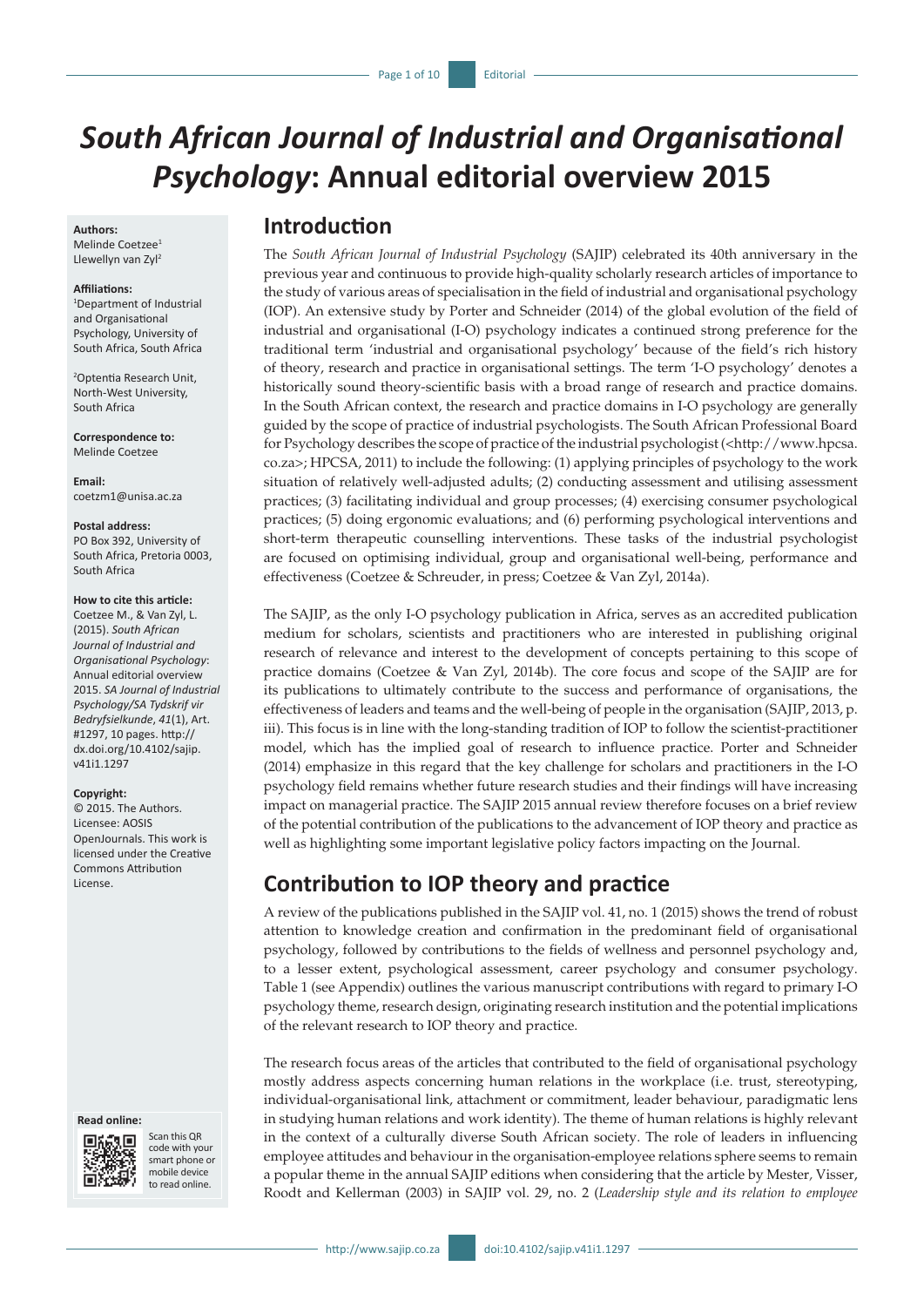|                                                                                                                                      | TABLE 1: Overview of SAJIP 2015 manuscript IOP themes and research contributions to theory and practice.                                                                                   |                                                                                              |                                                                                                                                                                                                                                                                                                                                              |
|--------------------------------------------------------------------------------------------------------------------------------------|--------------------------------------------------------------------------------------------------------------------------------------------------------------------------------------------|----------------------------------------------------------------------------------------------|----------------------------------------------------------------------------------------------------------------------------------------------------------------------------------------------------------------------------------------------------------------------------------------------------------------------------------------------|
| <b>IOP theme</b>                                                                                                                     | Research design                                                                                                                                                                            | Research institution of contributing authors                                                 | Implications for theory and practice                                                                                                                                                                                                                                                                                                         |
| Behavioural trust in the workplace (Heyns &<br>Rothmann)<br>$\overline{2}$<br>Organisational psychology (n                           | materials industry<br>Population: petrochemical and raw<br>Structural equation modelling<br>Confirmatory factor analysis<br>Cross-sectional quantitative<br>SA context<br>$N = 539$        | Optentia Research Unit, North-West University                                                | organisational development interventions aimed at creating<br>relationships and may potentially contribute to inform<br>The study contributes to theory on workplace trust<br>trust between leaders and followers.                                                                                                                           |
| Stereotypes among SA employees (Brink & Nel)                                                                                         | Qualitative (multiple case study strategy)<br>Population: selected SA organisations<br>SA context<br>$N = 336$                                                                             | WorkWell Research Unit, North-West University                                                | context. The new insights may potentially contribute to human<br>Study contributes new knowledge on stereotypes in SA work<br>relations in the SA multicultural workplace.                                                                                                                                                                   |
| Quality of work life, organisational commitment,<br>perceived external prestige (Ojedokun, Idemudia,<br>& Desouza)                   | Hierarchical multiple regression<br>Cross-sectional quantitative<br>Population: public sector<br>$N = 137$<br>Ghana context<br>Correlations                                                | Adekunie Ajasin University (Nigeria)<br>University of Ghana (Ghana)<br>North-West University | perceptions of external prestige of the company and quality<br>of work life in order to enhance organisational commitment.<br>development interventions eaplied in organisational<br>Study contributes with regard to improving employee                                                                                                     |
| Emotional intelligence and servant leadership<br>(Du Plessis, Wakelin & Nel)                                                         | cal sectors<br>Population: media and pharmaceuti<br>Structural equation modelling<br>Confirmatory factor analysis<br>Cross-sectional quantitative<br>SA context<br>$N = 154$               | University of the Western Cape<br>University of the Free State                               | Study contributes to positive organisational behaviour theory.<br>Findings provide insights that may potentially inform emotional<br>intelligence training for the development of servant leaders.                                                                                                                                           |
| Leadership empowering behaviour, psychological<br>empowerment, organisational citzenship<br>Stander & van Zyl)<br>Stander & van Zyl) | Population: Manufacturing industry<br>Hierarchical multiple regression<br>Cross-sectional quantitative<br>Canonical correlation<br>Correlations<br>SA context<br>$N = 200$                 | Optentia Research Unit, North-West University                                                | Study adds new knowledge to positive organization theory and<br>findings can be applied in practice in interventions aimed at<br>developing empowering leadership behaviour for the retention<br>of seeing                                                                                                                                   |
| Paradigm perspective for studying and practising<br>organisational psychology (Geldenhuys)                                           | design<br>Non-empirical, theoretical research<br>SA context                                                                                                                                | University of South Africa                                                                   | workplace relations in SA organisational context. The study<br>and relational practices as a paradigmatic lens in studying<br>Study introduces a perspective on social constructionism<br>individual level perspective in organisational psychology.<br>adds new theory on human relations which extends the                                 |
| Identity theory and research (Coetzee)                                                                                               | SA context<br>Book review                                                                                                                                                                  | University of South Africa                                                                   | performance, engagement and commitment by introducing the<br>potentially inform organisational development interventions in<br>dynamic construct and a measure of work identity that may<br>The book extends theory and research on employee<br>the multi-cultural workplace.                                                                |
| Wellness / Wellbeing $(n = 4)$                                                                                                       |                                                                                                                                                                                            |                                                                                              |                                                                                                                                                                                                                                                                                                                                              |
| Job characteristics, burnout, recovery experiences<br>(Els, Mostert & de Beer)                                                       | institution in North-West<br>Population: employees at a tertiary<br>Structural equation modelling<br>Cross-sectional quantitative<br>SA context<br>$N = 366$                               | WorkWell Research Unit, North-West University                                                | The study adds new knowledge to theory on recovery strategies<br>within SA context and may potentially be used to inform<br>within SA context and may potentially be used to inform<br>from work pressure, emotional demands and social<br>experiences.                                                                                      |
| Psychological capital(PsyCap), job stress, incivility<br>and job involvement (Setar, Buitendach &<br>Kanengoni)                      | Population: call centre agents (Durban)<br>Hierarchical moderated regression<br>Cross-sectional quantitative<br>Principal Component<br>Correlations<br>SA context<br>Analysis<br>$N = 104$ | University of KwaZulu-Natal<br>University of the Free State                                  | Study adds to the extant literature on wellness in call centre<br>increasing the wellbeing, civility and job involvement of call<br>environment. New insights are added in terms of PsyCap as<br>moderator of the incivility-job stress/job involvement link.<br>The findings can be used to inform interventions aimed at<br>centre agents. |
| Psychological coping profile (Harry)                                                                                                 | agents<br>Population: Black female call centre<br>Cross-sectional quantitative<br>Canonical correlation<br>African context<br>Correlations<br>$N = 409$<br>SEM                             | University of South Africa                                                                   | intelligence, cynicism) and resiliency constructs (hardi-commitment and hardi-control). The study adds new insights<br>regarding how these constructs can be applied to enhance<br>call centre agents' capacity for dealing with the<br>Study identified link between wellness-constructs (emotional<br>high-stress environment              |
|                                                                                                                                      |                                                                                                                                                                                            |                                                                                              |                                                                                                                                                                                                                                                                                                                                              |

### $-$  Page 2 of 10 Editorial -

Table 1 continues on the next page  $\rightarrow$ *Table 1 continues on the next page →*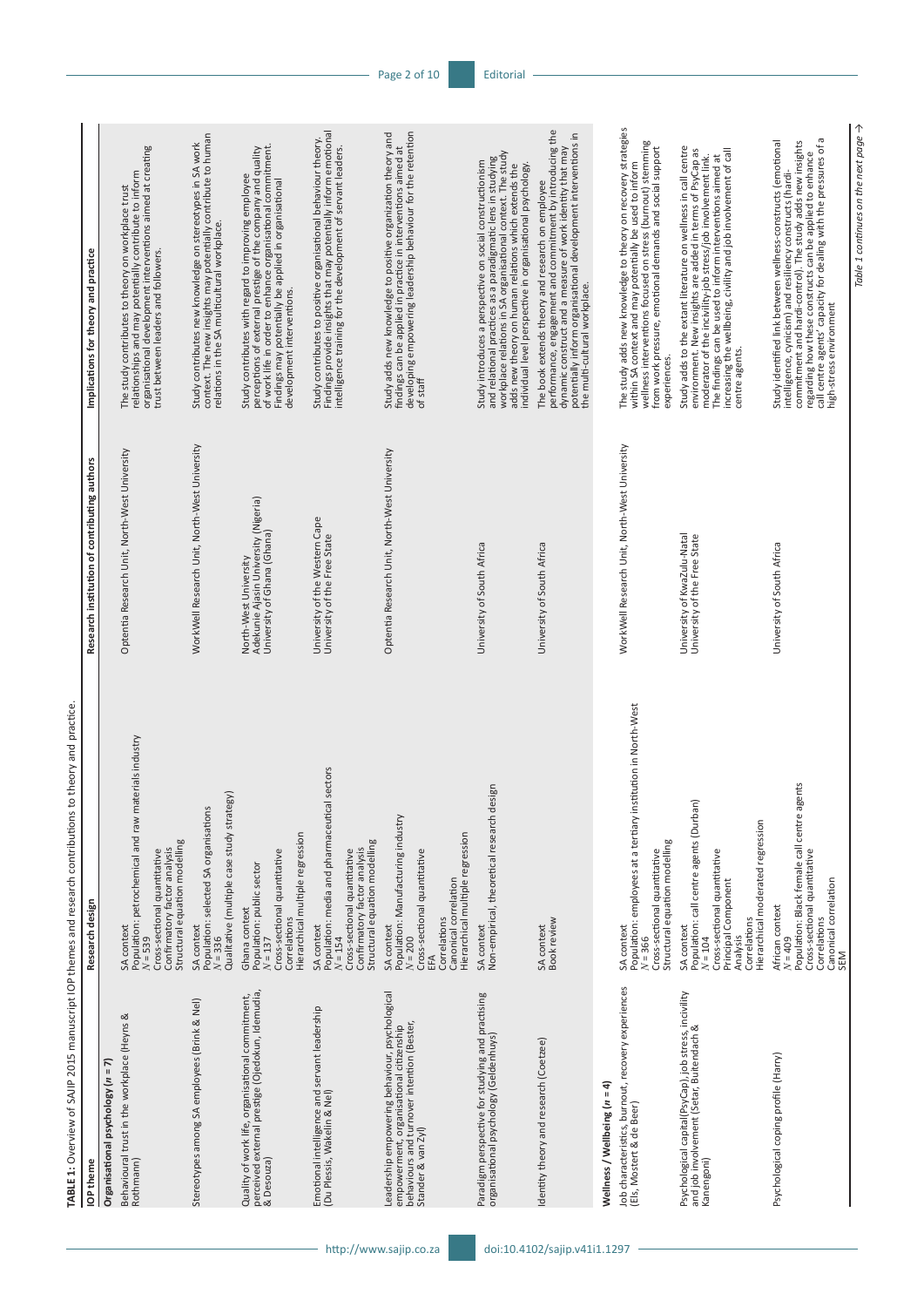|                                                                                                                                                | TABLE 1 (Continues): Overview of SAJIP 2015 manuscript IOP themes and research contributions to theory and practice.                                                                                                                                                                                                                                           |                                                                                            |                                                                                                                                                                                                                                                                                                                                                                                                                                                                                                                    |
|------------------------------------------------------------------------------------------------------------------------------------------------|----------------------------------------------------------------------------------------------------------------------------------------------------------------------------------------------------------------------------------------------------------------------------------------------------------------------------------------------------------------|--------------------------------------------------------------------------------------------|--------------------------------------------------------------------------------------------------------------------------------------------------------------------------------------------------------------------------------------------------------------------------------------------------------------------------------------------------------------------------------------------------------------------------------------------------------------------------------------------------------------------|
| <b>IOP theme</b>                                                                                                                               | Research design                                                                                                                                                                                                                                                                                                                                                | Research institution of contributing authors                                               | Implications for theory and practice                                                                                                                                                                                                                                                                                                                                                                                                                                                                               |
| Role identity and burnout (Steyn & de Klerk)                                                                                                   | Population: Three client-service companies (accounting executives,<br>call centre consultants and customer and network engineers)<br>Qualitative (semi-structured interviews)<br>SA context<br>$N = 100$                                                                                                                                                       | University of the Western Cape<br>University of Stellenbosch<br>University of Pretoria     | service employees perceive themselves in relation to the client.<br>with role identity as applied in contemporary client service<br>context. Burnout is investigated with regard to how client<br>Study extends theory on burnout by linking the construct<br>New insights revealed role-related expectations of higher<br>burnout employees differ from the expectations of lower<br>burnout employees.                                                                                                           |
| Personnel psychology (n = 4)                                                                                                                   |                                                                                                                                                                                                                                                                                                                                                                |                                                                                            |                                                                                                                                                                                                                                                                                                                                                                                                                                                                                                                    |
| Graduate application intentions and beliefs<br>(Adams & de Kock)                                                                               | Population: graduates as potential new entrants to marketplace<br>Structural equation modelling<br>Cross-sectional quantitative<br>Confirmatory factor analysis<br>SA context<br>$N = 854$                                                                                                                                                                     | University of Stellenbosch<br>University of Cape Town                                      | insights about graduate's intentions to apply. The findings may<br>The study contributes to recruitment theory by providing new<br>potentially be used to inform recruitment strategies aimed at<br>attracting graduates.                                                                                                                                                                                                                                                                                          |
| Cross-cultural differences, social desirability and<br>cognitive ability in selection (Odendaal)                                               | Population: adult job applicants<br>Moderated multiple regression<br>Cross-sectional quantitative<br>Principal factor analysis<br>SA context<br>$N = 1640$                                                                                                                                                                                                     | University of Johannesburg                                                                 | The study contributes to selection theory and practice and may<br>potentially be used to inform selection decision-making for<br>multi-cultural groups.                                                                                                                                                                                                                                                                                                                                                            |
| Technology acceptance in the workplace<br>(Erasmus, Rothmann & van Eeden)                                                                      | Population: SAP Enterprise Resource Planning Users<br>Structural equation modelling<br>Cross-sectional quantitative<br>Correlations<br>SA context<br>$N = 241$                                                                                                                                                                                                 | Optentia Research Unit, North-West University                                              | measures used in the study in order to promote higher levels of<br>returns on information technology investment.<br>SA context. The findings may potentially inform the recruitment<br>The study validated the technology acceptance model within a<br>and selection of super users by means of the model and the                                                                                                                                                                                                  |
| Psychological capital (PsyCap) and reward<br>preferences and satisfaction (Shelton & Renard)                                                   | Tests for significant mean differences (socio-demographic differences)<br>(Nelson Mandela Metropole), nursing staff and care workers from a<br>local non-profit organization, nursing agency and local frail centre<br>Population: Nursing staff in a private sector hospital group<br>Cross-sectional quantitative<br>Correlations<br>SA context<br>$N = 116$ | Nelson Mandela Metropolitan University                                                     | total reward satisfaction) of this population adds new knowledge<br>management, quality work environment, work-life integration,<br>differences regarding reward preferences and satisfaction (i.e<br>base pay, contingency pay, benefits, performance and career<br>and satisfaction of nursing staff which can be applied in the<br>Study adds new insights with regard to reward preferences<br>design of reward packages. Analysis of socio-demographic<br>to retention/talent management theory and practice. |
| Psychological assessment (n = 3)                                                                                                               |                                                                                                                                                                                                                                                                                                                                                                |                                                                                            |                                                                                                                                                                                                                                                                                                                                                                                                                                                                                                                    |
| Development and validation of a managerial<br>decision-making self-efficacy questionnaire<br>(Myburgh, Watson & Foxcroft)                      | organisations<br>Population: Managers in various SA<br>Confirmatory factor analysis<br>Cross-sectional quantitative<br>Exploratory factor analysis<br>Correlations<br>SA context<br>$N = 455$                                                                                                                                                                  | Psymetric, Psychological Capital Assessment, Inc<br>Nelson Mandela Metropolitan University | and validation of a new measure (managerial decision-making<br>The study contributes empirical findings on the development<br>in management development interventions, including in the<br>self-efficacy questionnaire) that may potentially be applied<br>selection of managers.                                                                                                                                                                                                                                  |
| Confirming reliability and factor structure of the<br>Rahim emotional intelligence questionnaire in a<br>SA context (Nel, du Plessis & Bosman) | Population: agriculture, medical, mining, media and public service<br>$N = 470$ (Rahim EQi – 40 m items version)<br>$N = 308$ (Rahim EQi 30 item version)<br>Confirmatory Factor Analysis (Mplus)<br>Cross-sectional quantitative<br>SA context<br>sectors                                                                                                     | University of the Free State<br>University of Western Cape                                 | Rahim EQi in SA context. The findings suggest a strong general<br>Study findings confirmed the 20-item version structure of the<br>factor structure in SA context, the Rahim EQi may potentially<br>be used as a pre-measure and post-measure in emotional<br>factor (emotional intelligence). Tested for its reliability and<br>intelligence training interventions.                                                                                                                                              |
| Development of a corporate social responsibility<br>leadership questionnaire (Du Preez & Van Zyl)                                              | Population: Purposive sampling of subject matter experts (N = 18)<br>Three-phase mixed method (qualitative and quantitative) ex post<br>Questionnaire development protocols<br>facto approach<br>SA context                                                                                                                                                    | University of Stellenbosch                                                                 | be further empirically tested as a measurement instrument to<br>Study provides a framework of items and dimensions of a SA<br>obtain 360 degree assessments of leadership competencies<br>corporate social responsibility leadership measure that can<br>development of a corporate social leadership competency<br>This framework may potentially form the basis of the<br>framework.                                                                                                                             |
|                                                                                                                                                |                                                                                                                                                                                                                                                                                                                                                                |                                                                                            | Table 1 continues on the next page $\rightarrow$                                                                                                                                                                                                                                                                                                                                                                                                                                                                   |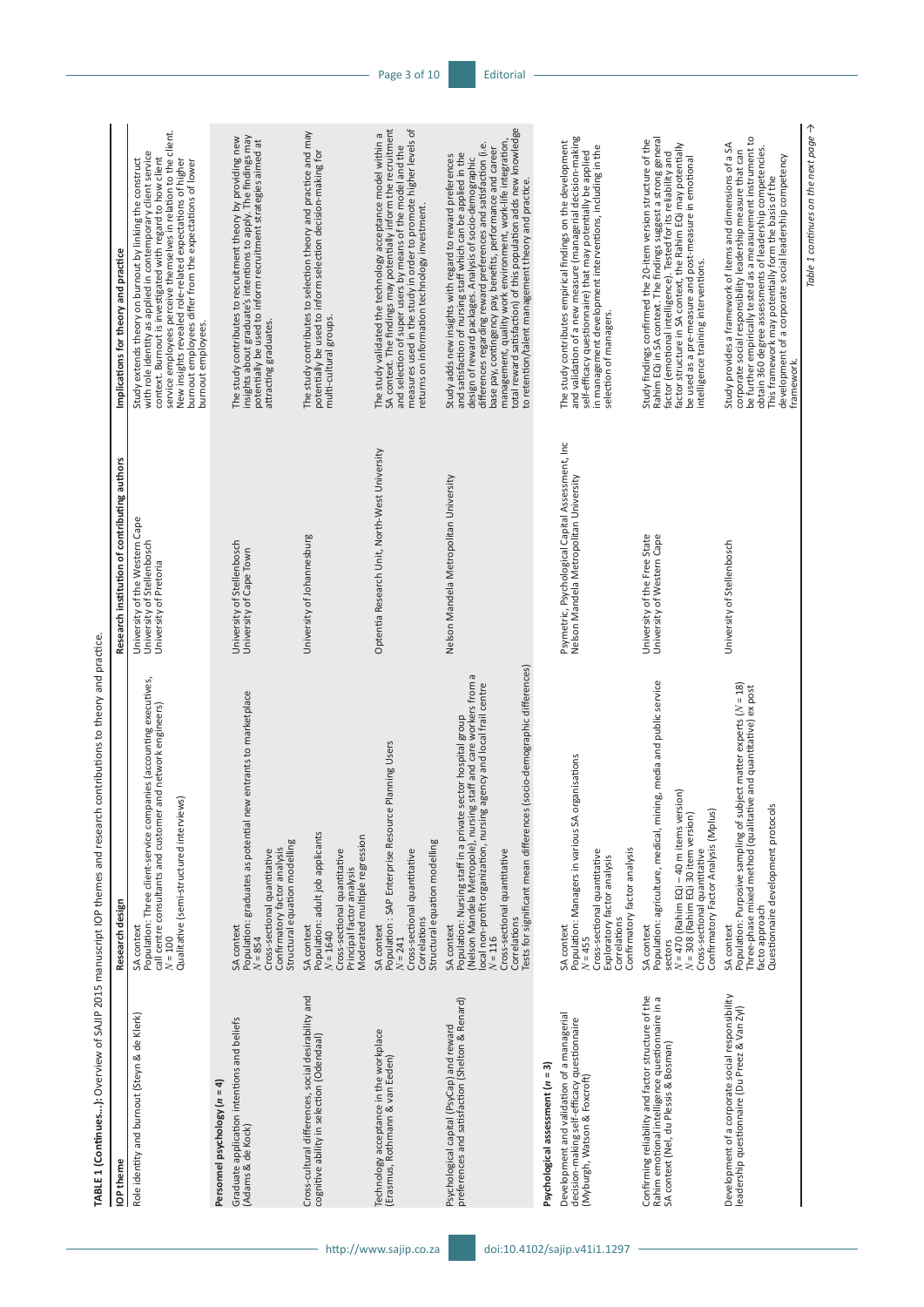| <b>IOP theme</b>                                                                                                                             | Research design                                                                                                                                                                                   | Research institution of contributing authors                                                   | Implications for theory and practice                                                                                                                                                                                                                                                                                                                                                                                                                                                                                                                                                                   |
|----------------------------------------------------------------------------------------------------------------------------------------------|---------------------------------------------------------------------------------------------------------------------------------------------------------------------------------------------------|------------------------------------------------------------------------------------------------|--------------------------------------------------------------------------------------------------------------------------------------------------------------------------------------------------------------------------------------------------------------------------------------------------------------------------------------------------------------------------------------------------------------------------------------------------------------------------------------------------------------------------------------------------------------------------------------------------------|
| Career psychology $(n = 3)$                                                                                                                  |                                                                                                                                                                                                   |                                                                                                |                                                                                                                                                                                                                                                                                                                                                                                                                                                                                                                                                                                                        |
| improvement, hope, efficacy and life satisfaction<br>Proactive behaviour, strengths use, deficit<br>(Stander, Diedericks, Mostert & de Beer) | Population: first-year university students<br>Structural equation modelling<br>Cross-sectional quantitative<br>SA context<br>$N = 566$                                                            | WorkWell Research Unit, North-West University<br>Optentia Research Unit, North-West University | The study contributes new knowledge to positive organisational<br>strengthening the personal development and life satisfaction of<br>and career behaviour (positive psychology). The findings<br>may potentially be applied in interventions focused on<br>university students.                                                                                                                                                                                                                                                                                                                        |
| for student success (Görgens-Ekermans, Delport &<br>Emotional intelligence as psychological resource<br>du Preez)                            | Mixed model repeated measures (ANOVA)<br>Controlled experimental research design<br>Population: first-year students<br>Pre-test and post-test design<br>Post-hoc tests<br>SA context<br>$N = 114$ | University of Stellenbosch                                                                     | initiatives focused on enhancing their emotional intelligence<br>findings may potentially be applied in student development<br>The study contributes to theory on student success. The<br>and psychological resources.                                                                                                                                                                                                                                                                                                                                                                                 |
| Psycho-social career meta-capacities (Koekemoer)                                                                                             | International and SA context<br>Book review                                                                                                                                                       | University of Pretoria                                                                         | practices. The book contributions may potentially inform career<br>counselling practices relevant to the contemporary workplace.<br>contemporary career development constructs, measures and<br>The book extends career theory and adds new insights on                                                                                                                                                                                                                                                                                                                                                |
| Consumer psychology/psychological assessment (n = 1)                                                                                         |                                                                                                                                                                                                   |                                                                                                |                                                                                                                                                                                                                                                                                                                                                                                                                                                                                                                                                                                                        |
| Measurement and dimensionality of construct of<br>consumer awareness (Makanyeza & du Toit)                                                   | Population: shopping mall consumers (Harare and Bulawayo)<br>Confirmatory factor analysis<br>Cross-sectional quantitative<br>Exploratory factor analysis<br>Zimbabwe context<br>$N = 400$         | University of Technology, Zimbabwe<br>University of South Africa                               | measure may be used in consumer awareness research and<br>The study contributes to theory on consumer awareness as<br>applied in the Zimbabwean context. The empirically tested<br>programmes by marketers and policymakers.                                                                                                                                                                                                                                                                                                                                                                           |
| <b>IOP</b> professional practice $(n = 1)$                                                                                                   |                                                                                                                                                                                                   |                                                                                                |                                                                                                                                                                                                                                                                                                                                                                                                                                                                                                                                                                                                        |
| HRM professional competency model (Schutte,<br>Barkhuizen & van der Sluis)<br>IOP profession                                                 | HR managers and practitioners<br>Population: Diverse populations of<br>Cross-sectional quantitative<br>Statistical technique: EFA<br>SA context<br>$N = 483$                                      | Nyenrode Business University, The Netherlands<br>North-West University,                        | Three core competencies with underlying sub-elements were<br>The study contributes an empirically validated competence<br>Service orientation and execution (talent management,<br>Professional behaviour and leadership (leadership and<br>personal credibility, solution creation, interpersonal<br>Business intelligence (strategic impact, HR business<br>knowledge, HR business acumen, HR technology)<br>measure to assess the level of competencies of HR<br>HR risk, HR metrics, HR service delivery)<br>communication, innovation)<br>professionals in workplace.<br>identified:<br>$\bullet$ |
| SA, South African.                                                                                                                           |                                                                                                                                                                                                   |                                                                                                |                                                                                                                                                                                                                                                                                                                                                                                                                                                                                                                                                                                                        |

**TABLE 1 (Continues...):** Overview of SAJIP 2015 manuscript IOP themes and research contributions to theory and practice.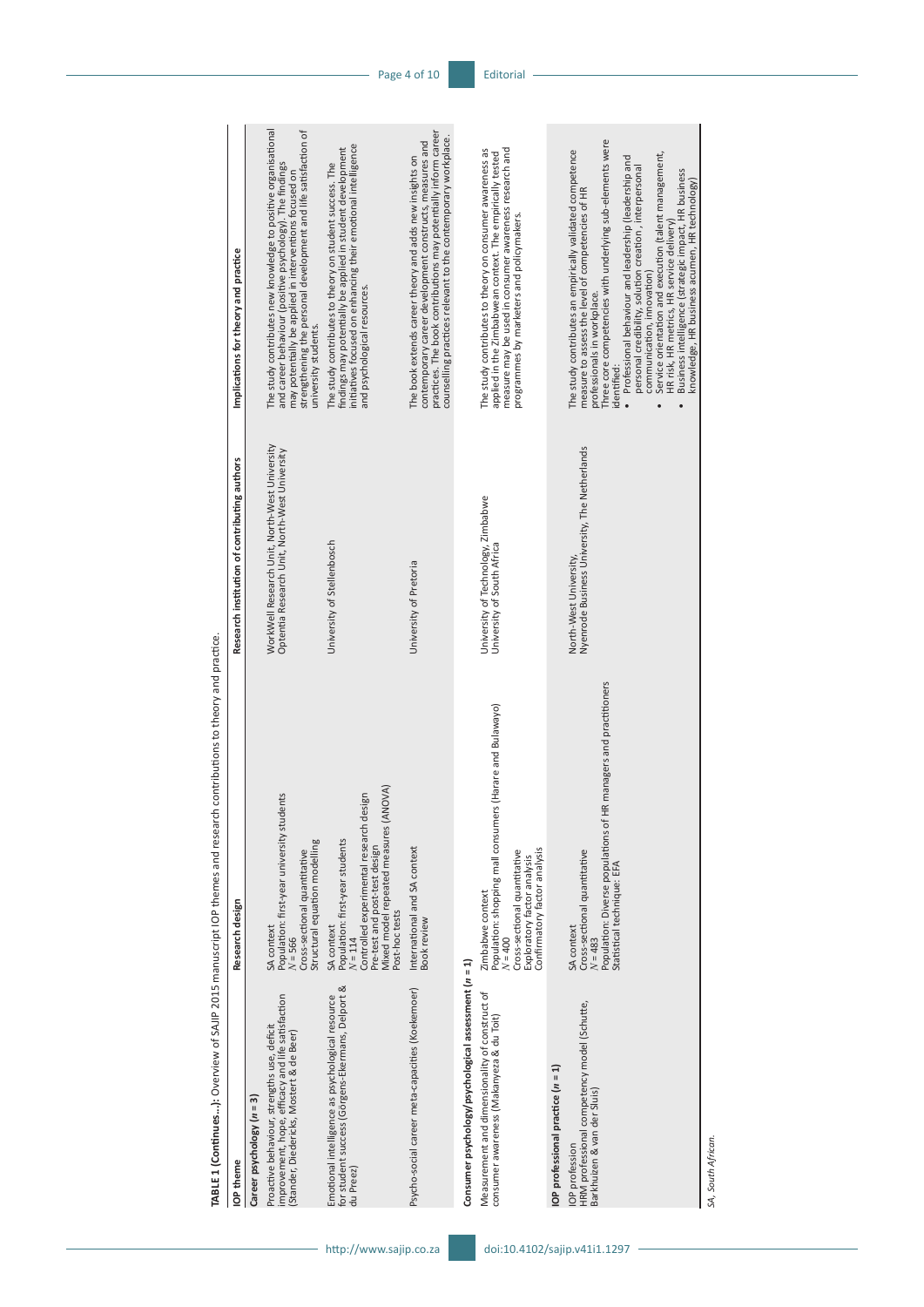*attitudes and behaviour*) has to date been the most downloaded article (66 000 downloads) since 2003.

The wellness or and/or well-being-related research themes mostly build on burnout theory and research and extend coping and job stress research by studying wellness constructs (i.e. recovery experiences, PsyCap, emotional intelligence, hardiness, role identity) from the perspective of positive psychology. The notion of positive organisational behaviour theory and research is highly relevant to the contemporary workplace.

The research themes addressed in the articles that contributed to the field of personnel psychology focus on selection and retention factors. The contributions to selection theory and research focus on graduate application intentions and cross-cultural differences with regard to social desirability and cognitive ability. Positive psychology constructs (i.e. PsyCap and satisfaction) are studied in relation to reward preferences of various socio-demographic differences, all of which are highly relevant to the retention of staff. The concept of technology acceptance is also introduced which provides evidence of the increasing role that technology will play in today's work setting.

The psychological assessment research themes contributed empirical evidence of the psychometric properties of three measuring instruments (i.e. a managerial decision-making self-efficacy questionnaire, the Rahim emotional intelligence questionnaire and a corporate social responsibility leadership questionnaire) that can be used in the South African organisational context.

The career psychology research themes are in line with contemporary global trends in the career psychology field to explore positive psychological constructs in enhancing individuals' success and satisfaction (i.e. proactive behaviour, strengths use, deficit improvement, hope, efficacy, life satisfaction, emotional intelligence, psychosocial career meta-capacities).

The consumer psychology research theme made a contribution to not only the field of consumer behaviour but also psychological assessment by presenting the psychometric properties of a measuring instrument in assessing consumer awareness.

The SAJIP vol. 41, no. 1 (2015) edition also showcases a contribution to the IOP profession or practice area with the publication on professional human resource (HR) competencies in the contemporary South African workplace (see Schutte, Barkhuizen, & van der Sluis). I-O psychologists function also in the HR realm of the business–the competencies outlined in the article of Schutte *et al.* are therefore very relevant as additional competencies to the current I-O psychology scope of practice specialist competencies. The competencies may potentially be considered in the education and training of the industrial psychologist and HR practitioner.

The populations that were used in the various research articles reflect a variety of industries, including participants from multi-culturally diverse groups. The type of research designs of the articles appearing in the SAJIP vol. 41, no. 1 (2015) edition remains stable when considering previous editions. The predominant research design is the cross-sectional quantitative approach with only three articles following a qualitative research design and one article a mixed-method design. The article by Görgen-Ekermans, Delport, & du Preez provides a prime example of an evidence-based practice article with its study of an emotional intelligence intervention and data collected about the efficacy of the intervention.

Overall, in line with the SAJIP manuscript guidelines for authors, the SAJIP vol. 41, no. 1 (2015) edition includes predominantly theory-research-practice articles, implying the presentation of foundational theory and theoretical constructs, research questions or hypotheses, participants, measurement, data analysis, results and discussion and implications for practice. In the light of the IOP scientist-practitioner model, it is recommended that future SAJIP editions encourage scholars to critically review the contribution of the theory and research presented by them with regard to a more in-depth discussion on specific techniques, resources or strategies for practice. I-O psychology is seen as "carving a unique identity as a profession in South Africa" and I-O psychologists and scholars contribute to the discipline through scientific research that reflects an evidence-based orientation (as preferred by practitioners) and a commitment to ensuring best practices in the application of psychology in the workplace (Zugec, Garbharran & Dowdeswell, 2015, p. 41). Evidently, a closer relationship between the IOP discipline (science) and profession (practitioner) would ensure that both areas develop synchronously in order to ensure effective crosspollination between academia and industry.

The Society for Industrial and Organisational Psychology of South Africa's (SIOPSA) annual conference is one avenue through which evidence-based research practices are showcased and effective cross-pollination between the discipline and profession manifests. The associative oral presentation and research themes presented at the conference could provide an indication of the latest practicefocused areas of interest within the profession (Moyo, 2012). Comparison of the publication themes of SAJIP with those of the SIOPSA conference may provide insight into the (mis)alignment between the scientist and the practitioner. Table 2 provides a summary of the SIOPSA's 17th Annual Conference IOP presentation themes (SIOPSA, 2015).

A relative descriptive comparison between the publications in SAJIP and the oral presentations within the SIOPSA conference (see Table 3) indicates that there may be a potential misalignment between the discipline and the profession within the 2015 cycle. Only the organisational psychology (SAJIP: *f* = 30.43%; SIOPSA: *f* = 37.04%) and consumer psychology or psychological assessment (SAJIP:  $f = 4.35\%$ ; SIOPSA:  $f = 1.85\%$ ) themes enjoyed relatively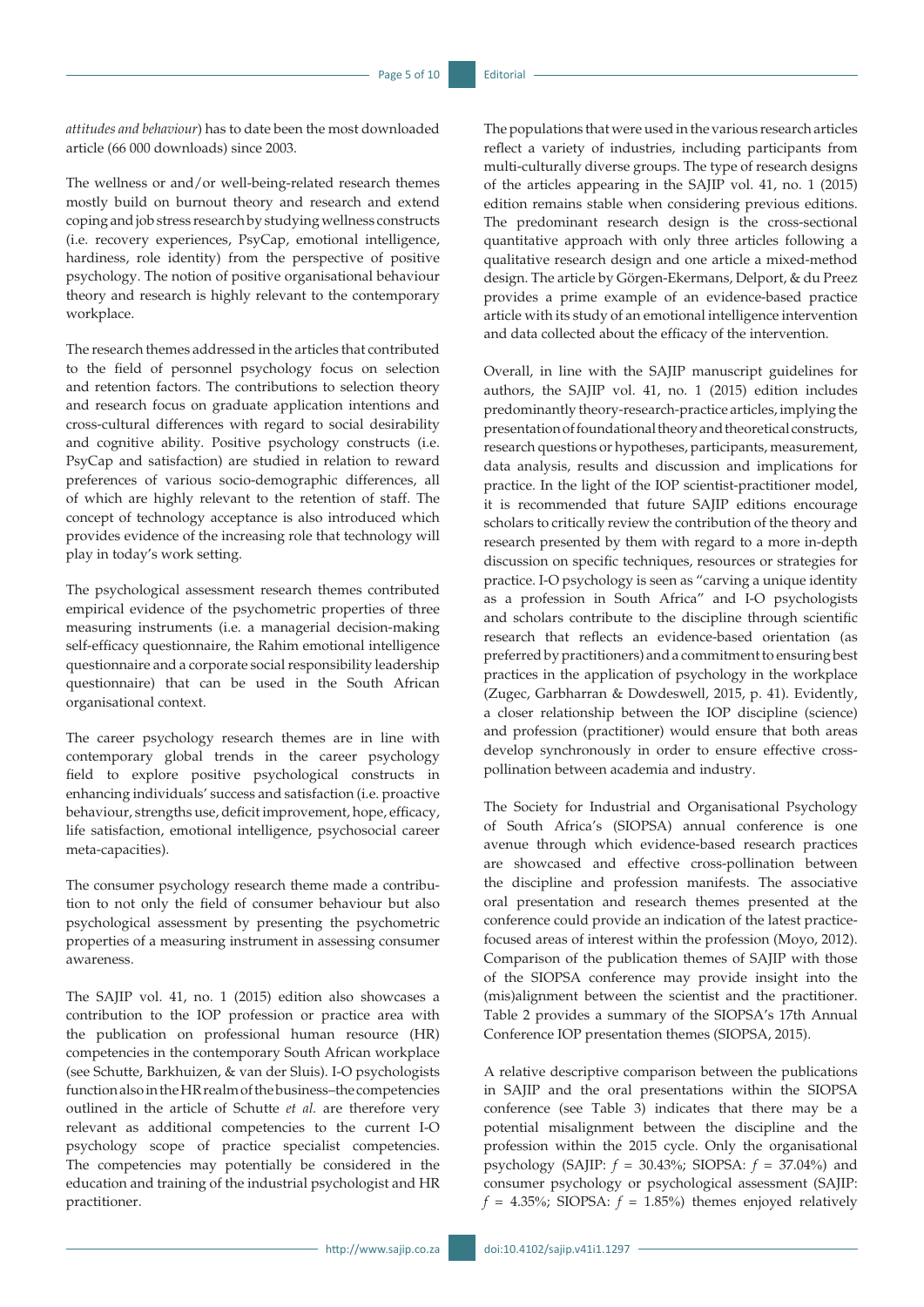**TABLE 2:** Overview of SIOPSA's 17th Annual Conference IOP paper presentation themes.

### **IOP theme Research institution of contributing authors**

| IOP professional practice $(n = 9)$                                                                                                               |                                                              |
|---------------------------------------------------------------------------------------------------------------------------------------------------|--------------------------------------------------------------|
| Ethics issues in consulting psychology: Different shades of Grey (van Vuuren)                                                                     | Ethics South Africa                                          |
| Future fit and Ethics (Guest & Meiring)                                                                                                           | TTS, University of Pretoria                                  |
| Crafting an Examined Personal Stance as a Work Psychologist: Who am I and What do I Stand for? (Veldsman)                                         | University of Johannesburg                                   |
| From Self-Serving to Purpose-Driven Professionals: In Pursuit of an Envisioned Legacy. (Veldsman)                                                 | University of Johannesburg                                   |
| Moving IO Psychologists into the role of Transformational Business Partner: Practical Learnings. (Long)<br><b>CEB</b>                             |                                                              |
| Industrial/Organisational Psychology for the 21st Century: Finding, Absorbing and Radiating Light (Rothmann)                                      | Optentia Research Unit, North-West University                |
| A Critical Review of two decades of Qualitative Research in Psychology, IOP and HRM in South Africa. (O'Neil & Koekemoer)                         | University of Pretoria                                       |
| The Industrial Psychologist as Mental Skills Coach in Sport: Proposing a Strength Based Philosophy. (Stander)                                     | Optentia Research Unit, North-West University                |
| Training Opportunities for Registration as a Registered Counsellor or Psychometrist in South Africa.<br>(Van Eeden, Van Deventer & Erasmus)       | University of South Africa                                   |
| Wellness / Wellbeing $(n = 4)$                                                                                                                    |                                                              |
| Thriving: Mental Fitness for the Corporate Athlete. (Kruger)                                                                                      | <b>BIOSS</b>                                                 |
| Job Demands & Resources as Antecedents of Work Engagement; A Diagnostic Survey of Nursing Staff. (D'Emiljo & Du Preez)                            | University of Stellenbosch                                   |
| (Schoemann) An Irectigative Study into the understanding of Mental Toughness in the deployment area.                                              | SANDF                                                        |
| Psych Need Satisfaction, Engagement, Turnover Intention of Teachers: Effect of School Principal. (Fouche & Rothmann)                              | Optentia Research Unit, North-West University                |
| Forensic psychology $(n = 1)$                                                                                                                     |                                                              |
| The IOP Expert Witness in Court: Some Things I wish I had known as an Emerging Expert Witness (Donaldson)                                         | Barbara A. Donaldson, Inc.                                   |
| Coaching psychology $(n = 1)$                                                                                                                     |                                                              |
| Systems Psychodynamic Coaching - Focusing on Vertical and Horizontal Relationships (Cilliers)                                                     | University of South Africa                                   |
| Organisational psychology ( $n = 20$ )                                                                                                            |                                                              |
| Humanitarian Work Psychology (HWP): A Roundtable Discussion on Using Organisational Psychology for the Greater Good<br>(Meyer, Veldsman & Renard) | University of Cape Town, University of<br>Johannesburg, NMMU |
| Breaking through Tradition: The Meaning of Work for Women Leaders (Mayer, Surtee & May)                                                           | University of South Africa                                   |
| Exploring decision-making in cross-cultural management teams. (Koornhof)                                                                          | <b>EOH</b>                                                   |
| Big Data Requires Big Judgement - Exploring the Role of Insight IQ for the Organisations Knowledge. (Pleaner)                                     | <b>CEB</b>                                                   |
| Towards Flourishing Institutions (Rothmann)                                                                                                       | Optentia Research Unit, North-West University                |
| Organisational Culture Deterrent or Retention Tool? (Stadler & Letchima)                                                                          | TTS, South African Taxi Association                          |
| Conflict Resolution Style Preference and Emotional Intelligence. ((Levie & Isreal)                                                                | <b>WITS</b>                                                  |
| A Case Study: Using Innovative Workshops to Grow Team Motivation after Restructuring in a Mine. (Long)                                            | <b>CEB</b>                                                   |
| Psychological Ownership, Work Engagement and Happiness: How are they related? (Olckers & George)                                                  | University of Pretoria                                       |
| Minimizing exposure to behavioural risk of bank tellers. (Bergh)                                                                                  | <b>CEB</b>                                                   |
| The Implementation of a Leadership Succession Project in a Large Corporate Organisation. (Dannheimer)                                             | <b>TTS</b>                                                   |
| Designing and Implementing a Blended Leadership Development Experience for Succession Candidates. (Conradie & Visser)                             | <b>TTS</b>                                                   |
| Mental models and ineffective leadership behaviour in South African management practice: a theory of action perspective.<br>(Johnson)             | Eskom                                                        |
| The Relative Importance of Various Predictors of Intention to Quit among South African Employees.<br>(Stevens, Goodman & Kock)                    | University of Cape Town                                      |
| Business Driven Action Learning: A Systemic Model for Learning within a State Owned Company (Pillay)                                              | Eskom                                                        |
| Moving from Integrated Talent Management to Enterprise Talent Management: A Case Study from Illovo (Pleaner & Banks)                              | CEB, Illovo                                                  |
| People as THE key element in responding to Business Challenges of the Digital Economy. (Craffert & Visser)                                        | University of the Western-Cape                               |
| A Case Study: The Design and Implementation of a Comprehensive Leadership Measurement Framework. (De Klerk & Teasdale)                            | University of Stellenbosch, Eskom                            |
| Is Strategic Potential all about Cognition? (Distiller)                                                                                           | <b>BIOSS</b>                                                 |
| Are Diversity Programmes Worth it? Understanding Employee Perceptions of LGBT Diversity Programmes in the Workplace.<br>(Grant & Huntington)      | <b>CEB</b>                                                   |
| Ergonomics and sustainability $(n = 1)$                                                                                                           |                                                              |
| Hybrid Electric Vehicles: Driving Towards Sustainability. (Riga & Thatcher)                                                                       | <b>WITS</b>                                                  |
| Career psychology $(n = 2)$                                                                                                                       |                                                              |
| Psychobiographical analyses of Entrepreneurs [4]: The Career Development of Albert Wessels (1908-1991).<br>(Van Niekerk & Fouche)                 | <b>NMMU</b>                                                  |
| Organisational Interventions that facilitate the career success of Black South African employees. (Roux & Malan)                                  | University of Stellenbosch                                   |
| Psychological assessments ( $n = 14$ )                                                                                                            |                                                              |
| The Validation of a Decision-Making Style Inventory: The JvR Impuls (Voster)                                                                      | JvR Psychometrics                                            |
| The real cost of English Functional Illiteracy (Pretorius & Uys)                                                                                  | EOH, Kaleidoprax                                             |
| The Evaluation of Predictors of Two Subjective Career Success Instruments (du Toit, Koekemoer, Nel & Bester)                                      | North-West University,<br>University of Pretoria, CEB        |
| Implementing Assessment Strategies Globally: Special reference to Africa. (Kriek)                                                                 | TTS / University of South Africa                             |
| Employment Equity Act Amendments and the Relevance of Assessment Centres in an Emerging Market (Gericke)                                          | <b>EOH Human Capital Solutions</b>                           |
| The Practical Implementation of Supervised Online Assessments for Entry-level Test Takers Implications and Solutions (de Wet)                     | TTS                                                          |
| A Case Study in the use of Development Centres to Assess Behaviour at Multiple Levels of Complexity. (Pleanery)                                   | CEB                                                          |
| Online Assessment: Contributions of Technology to Best Practice Psychometric Testing. (Lewis)                                                     | <b>TTS</b>                                                   |
| The Role of the Psychometrist in Unsupervised Online Assessment. (Guest)                                                                          | <b>TTS</b>                                                   |

*Table 2 continues on the next page →*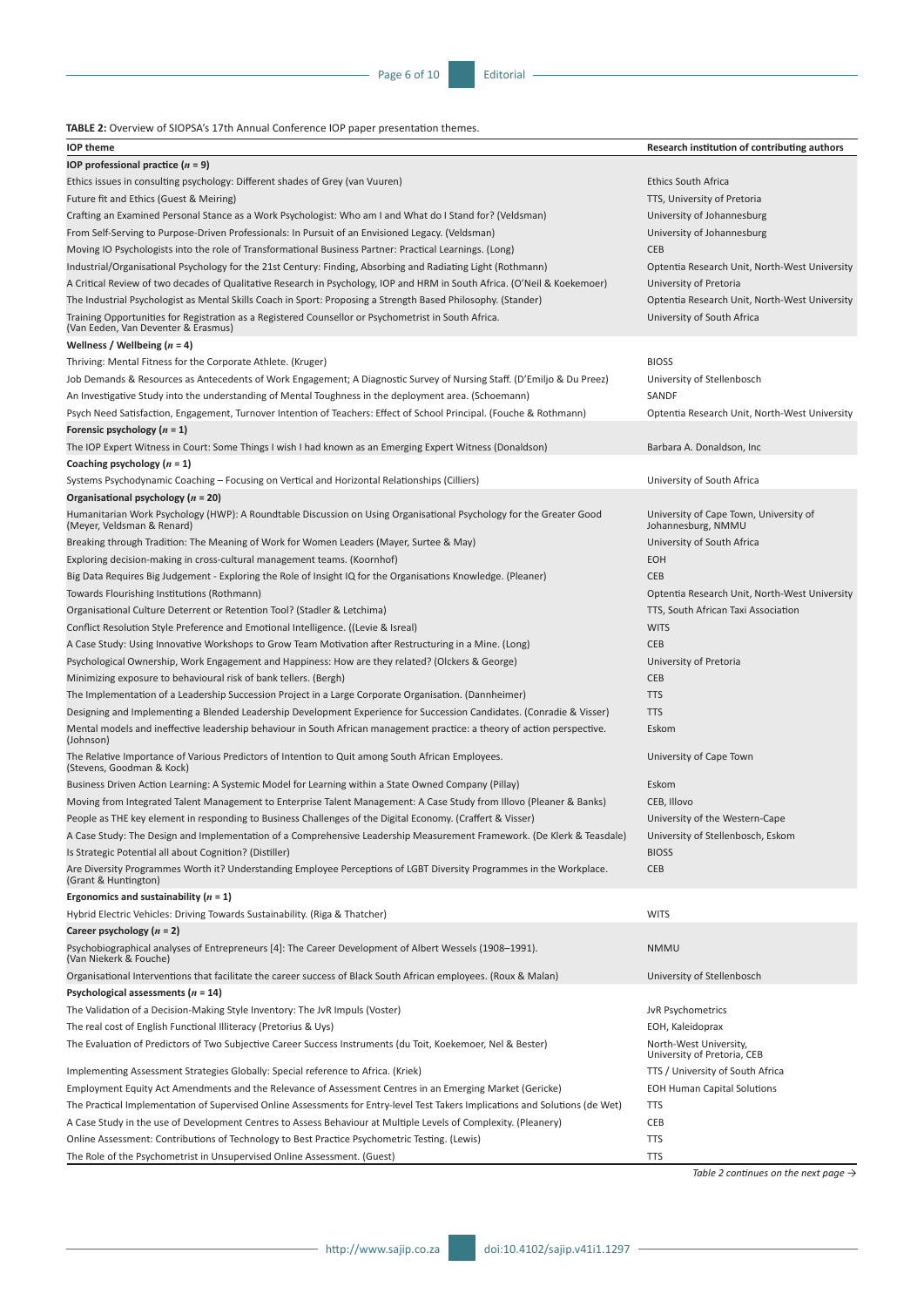#### **TABLE 2 (Continues...):** Overview of SIOPSA's 17th Annual Conference IOP paper presentation themes.

| IOP theme                                                                                                                 | Research institution of contributing authors |
|---------------------------------------------------------------------------------------------------------------------------|----------------------------------------------|
| Effective Competency Design and Assessment Centre Practices for Leadership in an Emerging Market. (Gericke)               | <b>EOH Human Capital Solutions</b>           |
| Moving beyond Assumptions through real-life application of Psychometric Data. (Olivier & Visser)                          | CEB                                          |
| The Construct Validity of a Learning Styles Inventory in South Africa: How You Learn Inventory. (Voster)                  | JvR Psychometrics                            |
| The Focus of Organisations Moving from Competency Based Measurement to Business Strategy Assessment.<br>(Kriek & Wilhelm) | <b>TTS</b>                                   |
| The Psychometric Properties of the Experience of Work and Life Circumstance. (Kekana & Schaap)                            | University of Pretoria                       |
| Consumer psychology/psychological assessment $(n = 1)$                                                                    |                                              |
| Observations on the Broader Shifts seen from Business-Led to Consumer-Led Innovations (Chantell Ilbury)                   | Consultant                                   |
| Neuro-psychology $(n = 1)$                                                                                                |                                              |
| Brain and Business: Applying Neuroscience to Organisational Behaviour. (du Buisson-Narsai & Van Deventer)                 | University of South Africa                   |

**TABLE 3.** Comparison of relative frequency of themes in SAJIP vs. SIOPSA's 17th Annual Conference.

| <b>SAJIP theme</b>                                     | Relative frequency in %  | <b>SIOPSA themes</b>                                   | <b>Relative frequency</b><br>in $\%$ |
|--------------------------------------------------------|--------------------------|--------------------------------------------------------|--------------------------------------|
| Organisational psychology ( $n = 7$ )                  | 30.43                    | Organisational Psychology ( $n = 20$ )                 | 37.04                                |
| Wellness / Wellbeing $(n = 4)$                         | 17.39                    | Wellness/Wellbeing $(n = 4)$                           | 7.41                                 |
| Personnel psychology $(n = 4)$                         | 17.39                    | Personnel psychology $(n = 0)$                         | $\mathbf{0}$                         |
| Psychological assessment ( $n = 3$ )                   | 13.04                    | Psychological assessment ( $n = 14$ )                  | 25.93                                |
| Career psychology $(n = 3)$                            | 13.04                    | Career psychology $(n = 2)$                            | 3.7                                  |
| Consumer psychology/psychological assessment $(n = 1)$ | 4.35                     | Consumer psychology/psychological assessment $(n = 1)$ | 1.85                                 |
| IOP Professional Practice $(n = 1)$                    | 4.35                     | IOP Professional Practice ( $n = 9$ )                  | 16.67                                |
|                                                        | $\overline{\phantom{a}}$ | Neuro-psychology $(n = 1)$                             | 1.85                                 |
|                                                        | $\overline{\phantom{a}}$ | Ergonomics and Sustainability ( $n = 1$ )              | 1.85                                 |
|                                                        | $\overline{\phantom{a}}$ | Coaching psychology $(n = 1)$                          | 1.85                                 |
|                                                        |                          | Forensic psychology $(n = 1)$                          | 1.85                                 |

the same amount of attention within the 2015 cycle. Interestingly, popular academic (Coetzee & Van Zyl, 2014a) and practitioner (Moyo, 2012) IOP research and presentation themes that dominated the last decade within South Africa, such as wellness or wellbeing (SAJIP: *f* = 17.39%; SIOPSA: *f* = 7.41%) and career psychology (SAJIP: *f* = 13.04%; SIOPSA:  $f = 1.85\%$ ) received less attention in both domains.

From an academic perspective, personnel psychology research (SAJIP: *f* = 17.39%; SIOPSA: *f* = 0%) increased dramatically as opposed to the 2014 publication cycle within SAJIP (Coetzee & Van Zyl, 2014a, 2014b) and received no attention within the SIOPSA conference. Similarly, research on psychological assessment measures, techniques and approaches (SAJIP:  $f = 13.04\%$ ; SIOPSA:  $f = 25.93\%$ ) as well as IOP professional practice (SAJIP: *f* = 4.35%; SIOPSA: *f* = 16.67%) themes seemed to be more popular within the practitioner sphere than within the academic domain. Similarly, emerging psychological practice areas such as neuro-psychology, ergonomics and sustainability, coaching psychology and forensic psychology (SAJIP: *f* = 0%; SIOPSA: *f* = 1.85%) featured within the SIOPSA conference. None of these areas have been covered in the most recent edition of the SAJIP. However, the SIOPSA themes are aligned to trends within the early part of the last decade within both SAJIP (Coetzee & Van Zyl, 2014a) as well as high impact international journals (Cascio & Aguinis, 2008). The profession may only now be catching up to the 'latest' research trends of 2004. Morris, Wooding and Grant (2011) indicate that there is a significant time lag of up to 17 years in translating research into practice. As such, practitioners may be slow in their adoption of cutting edge research trends

(Grimshaw, Eccles, Lavis, Hill & Squires, 2012) which could explain the significant difference between the areas covered in SAJIP and the SIOPSA conference. This does, however, present various unique challenges and opportunities for the SAJIP that could be explored as part of its strategy to enhance its impact to stimulate an increase in its citation ratios and to stay relevant.

In summation, the future is not without its challenges. It is imperative for IOP scholars, scientists and practitioners to ensure that their research areas and practice domains remain relevant. They should keep an open mind for interdisciplinary collaboration, innovations, and application of I-O psychology research and theory on the practice of IOP in the fast-changing global and local economy. Collaboration amongst scholars, scientists and practitioners to integrate theory, research and practice innovations will help to move the field forward and maintain its energy and dynamism over time.

# **Changes in the DoHET research output policy: Implications for SAJIP**

On the 11 March 2015, the Department of Higher Education and Training (DoHET) published the new [Research Outputs](http://www.dhet.gov.za/Policy and Development Support/Research Outputs policy gazette 2015.pdf)  [Policy](http://www.dhet.gov.za/Policy and Development Support/Research Outputs policy gazette 2015.pdf) [ROP] (DoHET, 2015a) which will take effect on 01 January 2016 (DoHET, 2015b). The DoHET has been mandated to manage the implementation of South Africa's drive to develop into a knowledge-based economy. As such, the DoHET is the body which is responsible for the implementation, allocation and management of the research output subsidy system through the ROP within South Africa.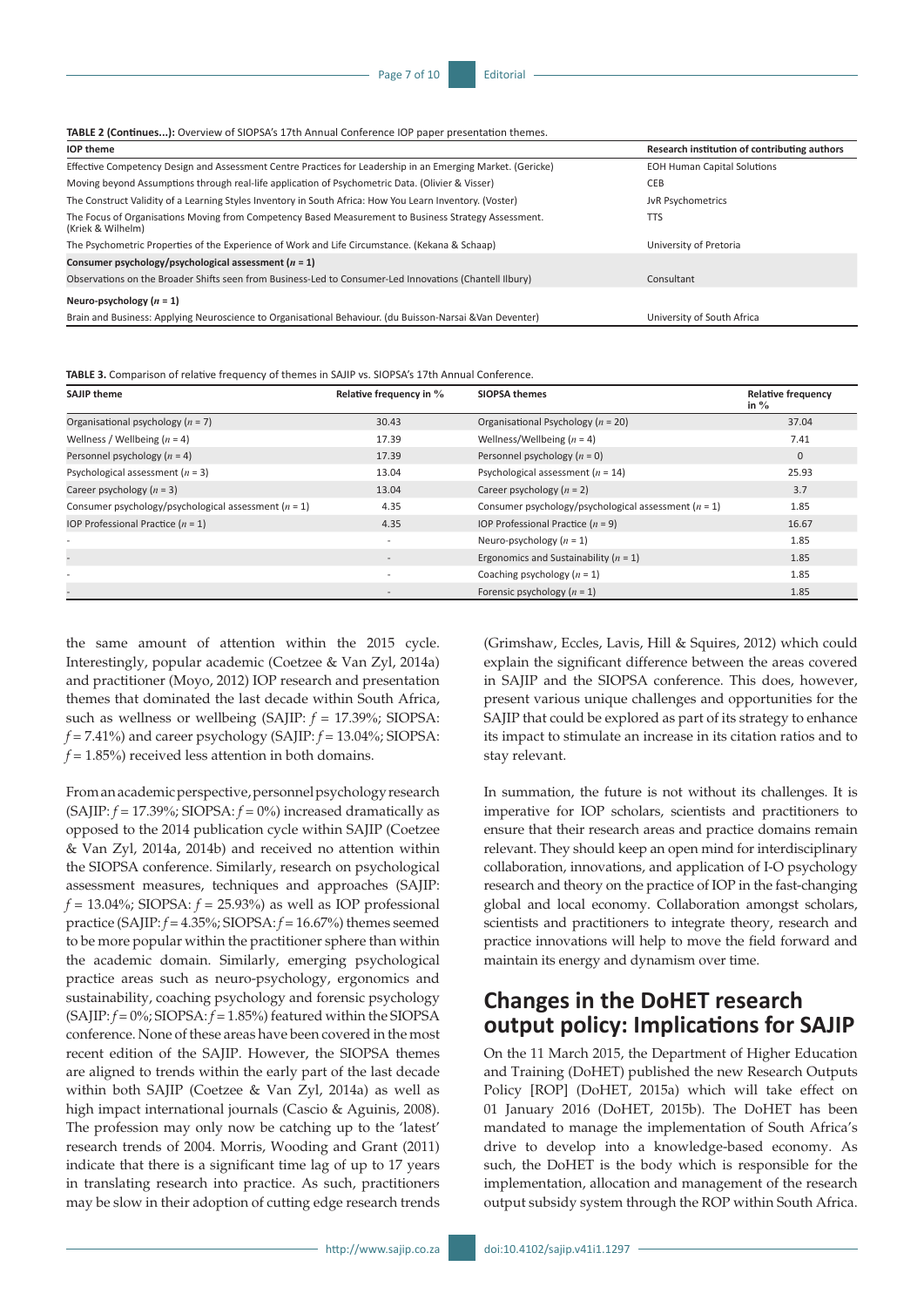The policy is an extensive update from the original *Research Outputs of Higher Education Institutions* policy, which was published in 2003 (DoHET, 2003). The overall purpose of the ROP (DoHET, 2015a) is to facilitate the publication of higher quality, as opposed to quantity, research outputs and to empower higher education institutions to facilitate such through public funding or subsidy. At its core, the policy aims to provide guidelines on the measurement and evaluation of research outputs in line with the implementation of the DoHET's mandate.

Although the ROP's (DoHET, 2015a) policy framework provides more structured and measurable criteria for the evaluation of research outputs, a number of the proposed changes will affect the publication of scientific journals within South Africa. As custodians for research in the field of industrial and organisational psychology within South Africa (Coetzee & Van Zyl, 2014a), the *South African Journal of Industrial Psychology* (SAJIP) needs to inform its constituents of the proposed changes and its possible impact on the publication process. Table 4 highlights the new provisions within the policy and the possible implications for SAJIP.

# **Concluding remarks: SAJIP annual review 2015**

The focus during the next five years would be to enhance the international exposure of the SAJIP as well as to enhance its impact and span (through increased international citations). One envisioned strategy would be to pull more international researchers to publish within the Journal by involving the SAJIP's national and international board members more actively in developing the strategic direction of the Journal. In this regard, the SAJIP welcomed new additional board members:

### **National board**

- Prof. Mark Bussin University of Johannesburg, Optentia Research Unit (North-West University), South Africa
- Dr. Rica Viljoen Mandala Consulting Group (Pty) Ltd, South Africa
- Dr Steve Bluen University of Witswatersrand, South Africa

### **International board**

- Prof. Peter Cappelli University of Pennsylvania, United States of America
- Prof. Elias Mpofu University of Sydney, Australia
- Prof. Lize (A.E) Booysen Antioch University, United States of America
- Prof. Mike Aamodt Radford University, United States of America
- Prof. Jerome Rossier University of Lausanne, Switzerland

Similarly, the SAJIP's national operational editorial board have also increased in capacity. The SAJIP editorial board are privileged to welcome another two research methodologists to the section editor team, Dr. Leon De Beer (NWU, Potchefstroom) and Prof. Matthew Cole (Lawrence Tech University, USA).

The SAJIP is privileged to welcome individuals with such impact and influence to the SAJIP editorial team, and national and international boards. The Journal's editorial board will aid the editorial team to uphold and maintain SAJIP's stature as one of Africa's premier Industrial Psychology journals, in line with international standards and compliance to the revised South African research output policy. Although the ROP (DoHET, 2015a) provides clarity on important matters which were previously open to interpretation, it has introduced significant changes which may impact the research behaviour of individuals and the function of academic journals within the South African context. Although only new aspects directly impacting on the Journal were highlighted in this editorial, it is suggested that researchers and scholars from academic institutions carefully study the contents of the ROP (DoHET, 2015a) as various provisions may have serious implications for stakeholders. However, the editorial team believes that the ROP (DoHET, 2015a) is a valuable document which may lead to higher quality research outputs and evidently contribute to enhancing the stature of science within the South African context.

The SAJIP 2015 mid-year report (AOSIS, 2015) shows that the journal attracted during 2015 54 815 new visitors, with 18 041 returning visitors. The visitors originated mostly from the following countries: Africa (18 628 new visitors, 10 658 returning visitors), America (8852 new visitors, 1297 returning visitors), Europe (9484 visitors, 2297 returning visitors), Asia (15 517 visitors, 3350 returning visitors) and Oceania (2334 new visitors, 439 returning visitors). The SAJIP had 3 246 872 downloads in total since 2009 and received 210 citations since 2015. As a further testament to the impact and span of the SAJIP, its Scopus impact factor has dramatically increased during the past three years and the Journal will be taken up in a new Thomas Reuter Indexer during the 3rd quarter of the 2015 cycle.

For more than 70 years (since 1945), researchers and scholars globally have been contributing to the I-O psychology literature and, in South Africa, the SAJIP has been a major role player since 1974 (41 years) in that evolution. It is evident from the past SAJIP editions and, again, from the present edition, that the extant literature and research in the I-O psychology domain as represented by the publications continue to present valuable insights into a vibrant discipline and its practice. The editors would like to express their sincere gratitude toward the scholars who continue to submit high-quality manuscripts to the SAJIP in order to evolve the South African perspective on I-O psychology, the reviewers who assist with the review of manuscripts and, most importantly, the section editors of the SAJIP who selflessly devote their time and energy to the peer review process. Their contributions to the SAJIP are highly valued!

The Editorial Board would also like to issue a special word of thanks to AOSIS, the publishers of the Journal, the system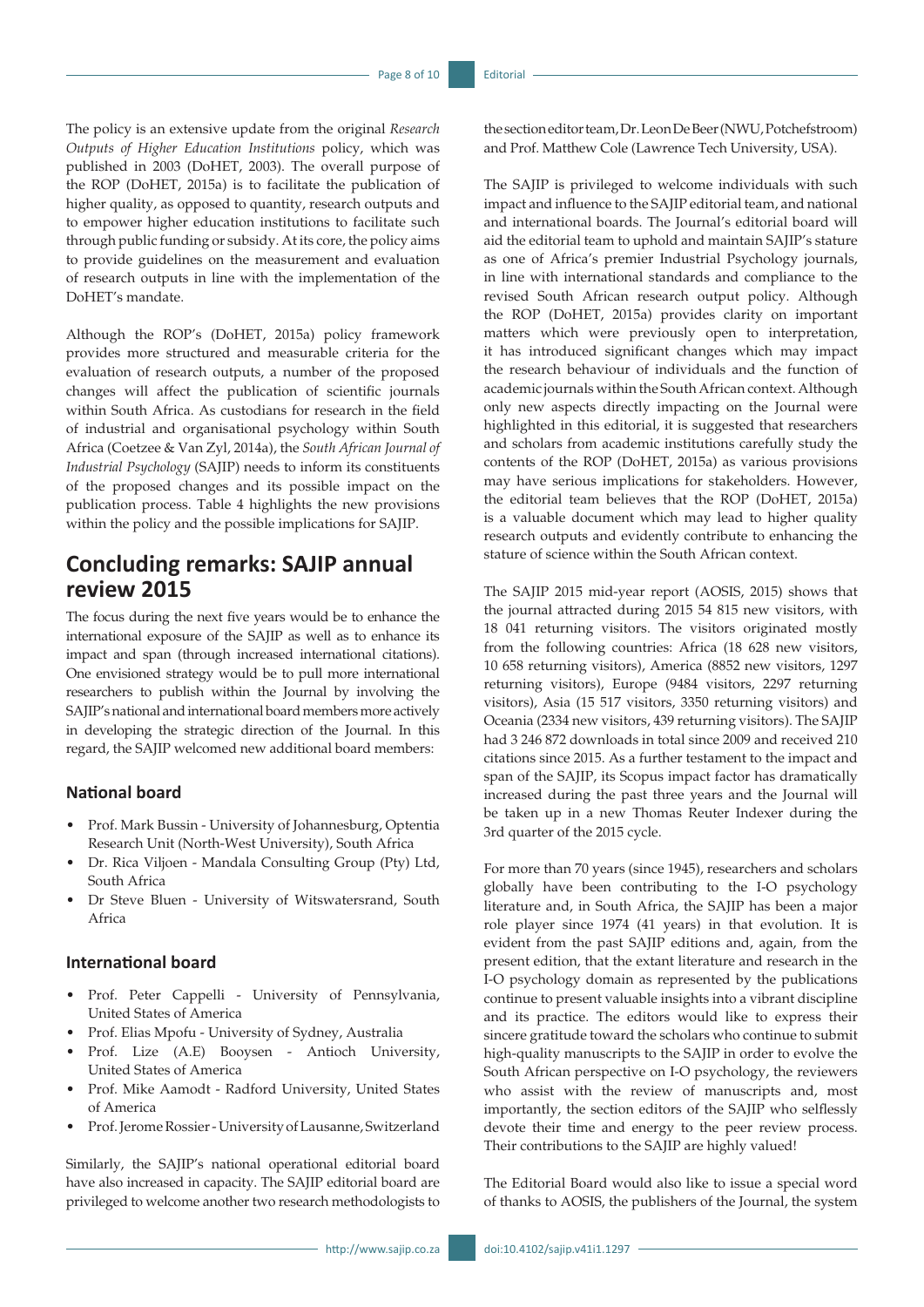#### **TABLE 4.** Provisions of the DoHET Research Output Policy (2015a): Implications for SAJIP.

| Provision No. | <b>ROP provision wording</b>                                                                                                                                                                                                                                                                                                                                                                                                                                                                                                                                                                                                                                                                                                                                                                                                                                                                                                                                                                                                                                                                                                                                                                         | <b>Implication for SAJIP</b>                                                                                                                                                                                                                                                                                                                                                                                                                                                                                                                                                                                                                                                                                                                                                                                                                                                                                                                                                                                                                                                                                                                                                                                                                                                                                                                                       |
|---------------|------------------------------------------------------------------------------------------------------------------------------------------------------------------------------------------------------------------------------------------------------------------------------------------------------------------------------------------------------------------------------------------------------------------------------------------------------------------------------------------------------------------------------------------------------------------------------------------------------------------------------------------------------------------------------------------------------------------------------------------------------------------------------------------------------------------------------------------------------------------------------------------------------------------------------------------------------------------------------------------------------------------------------------------------------------------------------------------------------------------------------------------------------------------------------------------------------|--------------------------------------------------------------------------------------------------------------------------------------------------------------------------------------------------------------------------------------------------------------------------------------------------------------------------------------------------------------------------------------------------------------------------------------------------------------------------------------------------------------------------------------------------------------------------------------------------------------------------------------------------------------------------------------------------------------------------------------------------------------------------------------------------------------------------------------------------------------------------------------------------------------------------------------------------------------------------------------------------------------------------------------------------------------------------------------------------------------------------------------------------------------------------------------------------------------------------------------------------------------------------------------------------------------------------------------------------------------------|
| 2.1           | "The focus of policy must be on growing research and innovation,<br>improving the quality of research, ensuring coherence of the policy<br>frameworks quiding these areas across the higher education and research<br>communities and strengthening particular areas identified as important<br>for national development."                                                                                                                                                                                                                                                                                                                                                                                                                                                                                                                                                                                                                                                                                                                                                                                                                                                                           | As part of SAJIP's strategic direction (Coetzee & Van Zyl, 2013), a greater emphasis<br>has been placed on the quality of manuscripts. A number of initiatives have<br>already been implemented to assist in this regard: (a) increased number of<br>operational editorial staff to enhance capacity, (b) diversification of the national<br>and international editorial board, (c) employing methodological and statistical<br>consulting editors, (d) increasing international exposure of the journal through<br>special editions, (e) increasing the number of international peer-reviewers,<br>(f) employing stricter publication guidelines and (d) implementing initiatives to<br>upskill reviewers.                                                                                                                                                                                                                                                                                                                                                                                                                                                                                                                                                                                                                                                        |
| 2.3           | "As a general rule, research output emanating from <b>commissioned</b><br>research or contracts paid by contracting organisations will not be<br>subsidised by the Department"                                                                                                                                                                                                                                                                                                                                                                                                                                                                                                                                                                                                                                                                                                                                                                                                                                                                                                                                                                                                                       | Authors need to state potential conflict of interest and indicate whether<br>research has been commissioned by other parties. Although this practice<br>is not as prominent in the field of IOP as in Medicine, the SAJIP has taken<br>a stance on ensuring objectivity and transparency in relation to the<br>publication process.                                                                                                                                                                                                                                                                                                                                                                                                                                                                                                                                                                                                                                                                                                                                                                                                                                                                                                                                                                                                                                |
| 2.4           | "Peer Review is understood to be the pre-publication refereeing or<br>evaluation of complete manuscripts by independent experts in the field in<br>order to ensure quality and determine whether manuscripts are publishable<br>or not. Additional proxies to determine quality, such as bibliometric data,<br>discipline specific panels of experts and post-publication reviews may in<br>future be utilised by the Department"                                                                                                                                                                                                                                                                                                                                                                                                                                                                                                                                                                                                                                                                                                                                                                    | Although the SAJIP has strict double-blind peer review processes, the national<br>and international editorial boards are utilised to aid in providing post publication<br>feedback. This practice has been utilised since 2001.                                                                                                                                                                                                                                                                                                                                                                                                                                                                                                                                                                                                                                                                                                                                                                                                                                                                                                                                                                                                                                                                                                                                    |
| 2.5           | "Research outputs published electronically may be recognised if the<br>publications meet the specified criteria outlined in this policy"                                                                                                                                                                                                                                                                                                                                                                                                                                                                                                                                                                                                                                                                                                                                                                                                                                                                                                                                                                                                                                                             | All the specified criteria outlined in the policy are currently being met.                                                                                                                                                                                                                                                                                                                                                                                                                                                                                                                                                                                                                                                                                                                                                                                                                                                                                                                                                                                                                                                                                                                                                                                                                                                                                         |
| 2.7           | "The policy does not support differentiation within types of output, for<br>instance, all journal outputs receive the same level of subsidy irrespective<br>of whether they are published internationally or locally. In future, however,<br>the Department may consider introduction of such measures as 'high' or<br>'low' impact journals; citation indexes or other relevant and appropriate<br>quality measurements after due and extensive consultative process with<br>the sector"                                                                                                                                                                                                                                                                                                                                                                                                                                                                                                                                                                                                                                                                                                            | SAJIP is currently in the evaluation process for a Web of Science listing.<br>However, the Journal's Google Scholar and Scopus impact factors have<br>dramatically increased during the past 2 years, which provides an indication<br>of the quality and impact of the publications. A number of other initiatives<br>have already been implemented to assist in this regard: (a) increased number<br>of operational editorial staff to enhance capacity, (b) diversification of the<br>national and international editorial boards, (c) employing methodological<br>and statistical consulting editors, (d) increasing international exposure of the<br>journal through special editions, (e) increasing the number of international<br>peer-reviewers, (f) employing stricter publication guidelines and (d)<br>implementing initiatives to upskill reviewers. Further, the focus of the SAJIP in<br>the 2016 cycle would be to enhance its international impact through focusing<br>on increasing its citation ratios. A number of activities to this effect is currently<br>being developed. Finally, as a testament to the impact and span of the Journal,<br>its Scopus impact factor has dramatically increased during the past three years<br>and the Journal will be taken up in a new Thomas Reuter Indexer during the<br>3rd quarter of the 2015 cycle. |
| 4.2           | The integrity of scholarship should also be taken into consideration when<br>recycling previously published work and dividing research outcomes<br>between articles                                                                                                                                                                                                                                                                                                                                                                                                                                                                                                                                                                                                                                                                                                                                                                                                                                                                                                                                                                                                                                  | Sophisticated plagiarism and self-plagiarism software is employed by the Journal<br>to aid in the identification of recycled publications. A strict rejection policy is<br>applied to instances where plagiarism is detected.                                                                                                                                                                                                                                                                                                                                                                                                                                                                                                                                                                                                                                                                                                                                                                                                                                                                                                                                                                                                                                                                                                                                      |
| 5.9           | "Editors-in-chief of the journals are responsible for applying to have their<br>journals included on approved lists. The Department only administers<br>the List of accredited South African Journals and does not administer the<br>process for inclusion of journals onto the other approved indices (locally<br>or internationally)"                                                                                                                                                                                                                                                                                                                                                                                                                                                                                                                                                                                                                                                                                                                                                                                                                                                              | The Journal is listed on various international research indexes in line with<br>the DoHET (2015b), such as Scopus and SciELO SA. Further, the Journal is<br>also to be taken up in a new Thomas Reuter index during the third quarter<br>of 2015. AOSIS has been instrumental in the indexing of the Journal in<br>these indexes, implying SAJIP's compliance with the DoHET (2015b) in this<br>requirement.                                                                                                                                                                                                                                                                                                                                                                                                                                                                                                                                                                                                                                                                                                                                                                                                                                                                                                                                                       |
| 5.10          | South African journals which, in the opinion of the editor, comply with the<br>following criteria may apply to the Department for inclusion in the List of<br>accredited South African Journals:<br>(a) The purpose of the journal must be to disseminate research results and<br>the content must support high level learning, teaching and research in the<br>relevant subject area;<br>(b) Articles accepted for publication in the journal must be peer reviewed;<br>(c) At least 75% of contributions published in the journal must emanate<br>from multiple institutions;<br>(d) The journal must have an International Standard Serial Number (ISSN);<br>(e) The journal must be published at the frequency it is intended to be<br>published, e.g. quarterly, biannually, annually or biennially;<br>(f) The journal must have an editorial board, with more than two-thirds<br>of the editorial board members beyond a single institution, and which is<br>reflective of expertise in the relevant subject area;<br>(g) The journal must be distributed beyond a single institution; and<br>(h) Journals must include English abstracts if their language of publication<br>is non English. | Although SAJIP complies with all of these criteria, it is important to note that the<br>Journal is exempt from the stipulated requirements in Section 5.10 as a result of<br>its listing in the following indices, in accordance with the DoHET (2015b): Scopus<br>and SciELO SA. The Journal has, however, to comply with the strict requirements<br>of these indices in order to stay indexed. Further, the Journal is to be taken up in<br>Thomas Reuter's new Indexer as of the 3rd Quarter of 2015. Our publisher, AOSIS,<br>has also initiated the process of having the Journal listed in both the IBSS as well<br>as the Norwegian Lists.                                                                                                                                                                                                                                                                                                                                                                                                                                                                                                                                                                                                                                                                                                                  |
| 5.18          | The Department encourages the development of local language journals.                                                                                                                                                                                                                                                                                                                                                                                                                                                                                                                                                                                                                                                                                                                                                                                                                                                                                                                                                                                                                                                                                                                                | SAJIP accepts publications in both English and Afrikaans.                                                                                                                                                                                                                                                                                                                                                                                                                                                                                                                                                                                                                                                                                                                                                                                                                                                                                                                                                                                                                                                                                                                                                                                                                                                                                                          |
| 6.8           | Evidence of the pre-publication peer review process must be provided for<br>every book or chapter submitted for subsidy. The peer-review evidence<br>must be clear and unambiguous.                                                                                                                                                                                                                                                                                                                                                                                                                                                                                                                                                                                                                                                                                                                                                                                                                                                                                                                                                                                                                  | Although this provision relates to specialist books and specialist chapters, the<br>SAJIP has adopted a developmental approach to upskilling and empowering<br>researchers through peer-reviews. Comprehensive peer-review reports are<br>submitted to each author upon completion of the double-blind peer review<br>process. The SAJIP online web system keeps track of every activity associated with<br>the peer-review process in order to ensure the authenticity and transparency of<br>the peer-review process for auditing purposes.                                                                                                                                                                                                                                                                                                                                                                                                                                                                                                                                                                                                                                                                                                                                                                                                                      |

administrators, Duncan Hooker and Kyle Paulse, for the efficient support provided to SAJIP authors, editors, section editors and reviewers, and specifically Ms. Trudie Retief for managing the processes associated with the Journal's listing in the high ranking international indices. Specifically, the Board's gratitude is expressed for the Journal's listing in the new Thomas Reuter Index list during the 3rd quarter of this year. Finally, reflecting on the SAJIP's achievements over the

years and the year of 2015, the Board feels confident that the SAJIP will only grow from strength to strength!

# **Acknowledgements Competing interests**

The authors declare that they have no financial or personal relationships which may have inappropriately influenced them in writing this article.